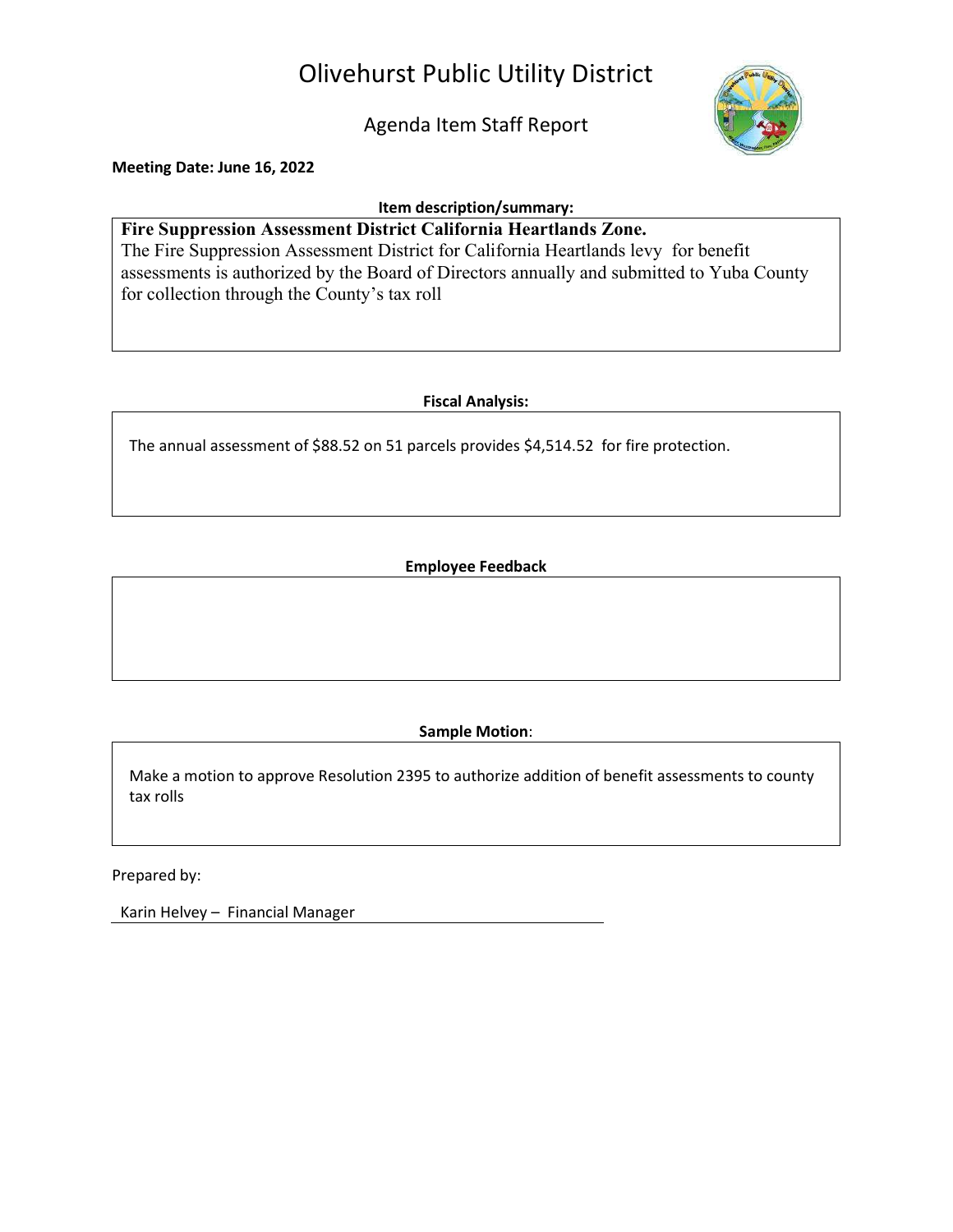#### **OLIVEHURST PUBLIC UTILITY DISTRICT**

#### **RESOLUTION NO. 2395**

## **RESOLUTION OF THE BOARD OF DIRECTORS OF OLIVEHURST PUBLIC UTILITY DISTRICT AUTHORIZING ADDITION OF BENEFIT ASSESSMENTS TO COUNTY TAX ROLLS**

**WHEREAS**, in May of 1991 the Olivehurst Public Utility District formed, in accordance with the provisions of Section 50078 et seq. Of the Government Code of the State of California, a Fire Suppression Assessment District in the area generally known as California Heartlands Service Zone; and

**WHEREAS**, Olivehurst Public Utility District has requested that the County of Yuba include the per parcel benefit assessment established for fire suppression purposes within the California Heartlands Service Zone on the County Tax rolls; and

**WHEREAS**, the Board of Directors of the District has authorized an agreement between the District and the County permitting such collection; and

**WHEREAS**, the benefit assessments attached hereto in Exhibit "A" were established in 1991 in compliance with all laws pertaining to the levy of such assessments as set forth in Section 50078 et seq. of the Government Code and have not been changed since they were established.

**NOW, THEREFORE, BE IT RESOLVED** by the Board of Directors of Olivehurst Public Utility District as follows:

1. A Fire Suppression Assessment District for California Heartlands is validly formed and existing in accordance with Government Code Section 50078, and the District has authorized, in accordance with the formation of said District, the levy of benefit assessments thereunder on a per parcel basis.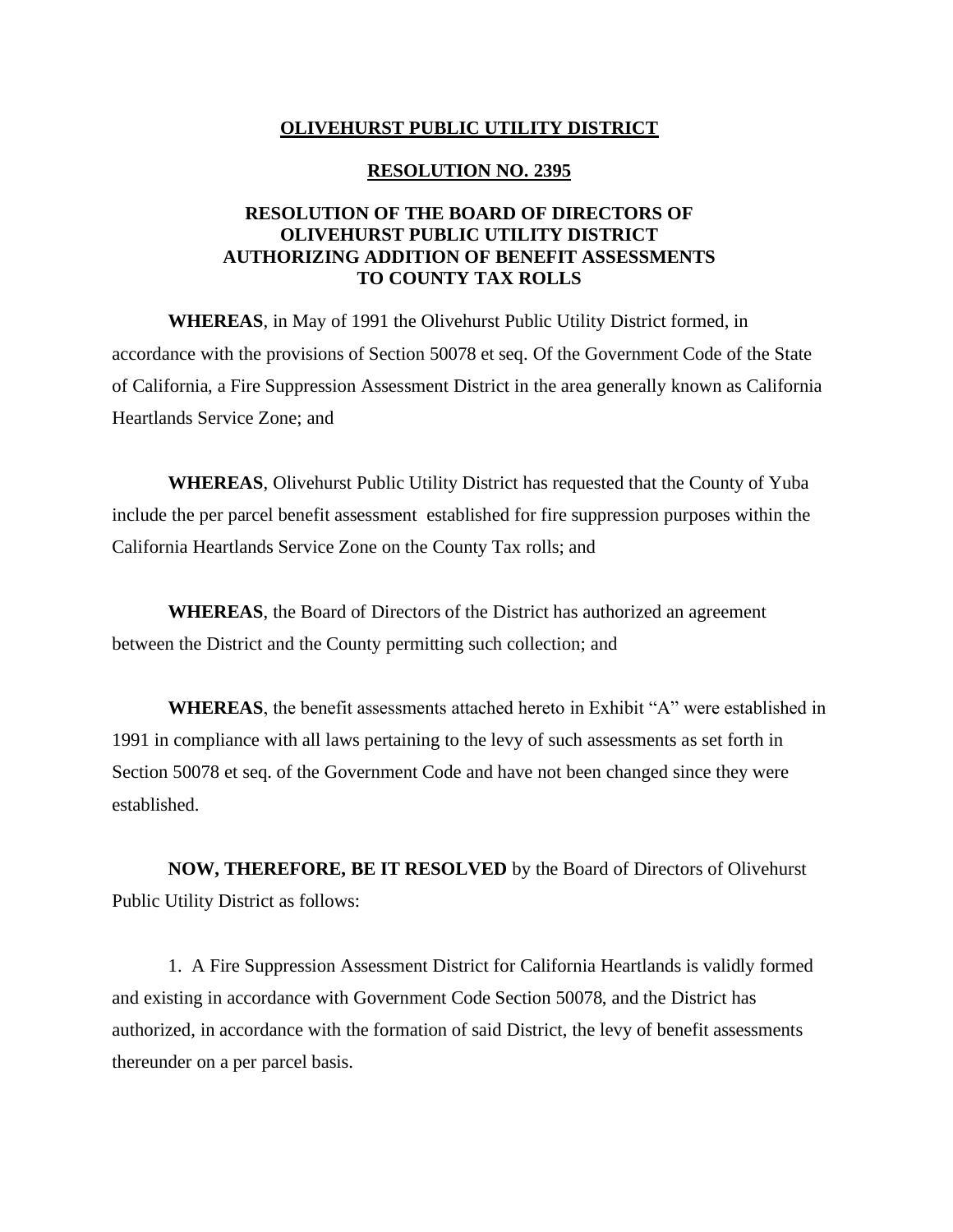2. The duly authorized and adopted assessment on a per parcel basis is set forth in Exhibit "A" attached hereto.

3. The purpose of the assessments is to provide for the retention, maintenance, and operation of fire suppression personnel and equipment necessary to provide fire suppression services for the area of benefit-- California Heartlands.

**BE IT FURTHER RESOLVED** that the President and Secretary of the Board are authorized to execute an agreement with the Count of Yuba providing for the collection of said assessments by the Yuba County Tax Collector.

**BE IT FURTHER RESOLVED** that the assessments levied in connection with the Fire Suppression District are benefit assessments and are not based on the assessed value of the parcels of real property receiving such benefits.

## **PASSED AND ADOPTED this 16th day of June 2022.**

OLIVEHURST PUBLIC UTILITY DISTRICT

\_\_\_\_\_\_\_\_\_\_\_\_\_\_\_\_\_\_\_\_\_\_\_\_\_\_\_\_\_\_\_\_\_\_\_\_\_\_.

President, Board of Directors

ATTEST:

\_\_\_\_\_\_\_\_\_\_\_\_\_\_\_\_\_\_\_\_\_\_\_\_\_\_\_\_\_\_\_. District Clerk & ex-officio Secretary

> APPROVED AS TO FORM AND LEGAL **SUFFICIENCY**

> \_\_\_\_\_\_\_\_\_\_\_\_\_\_\_\_\_\_\_\_\_\_\_\_\_\_\_\_\_\_\_\_\_\_\_. Deirdre Joan Cox, Legal Counsel

\* \* \* \* \* \* \* \* \* \* \* \*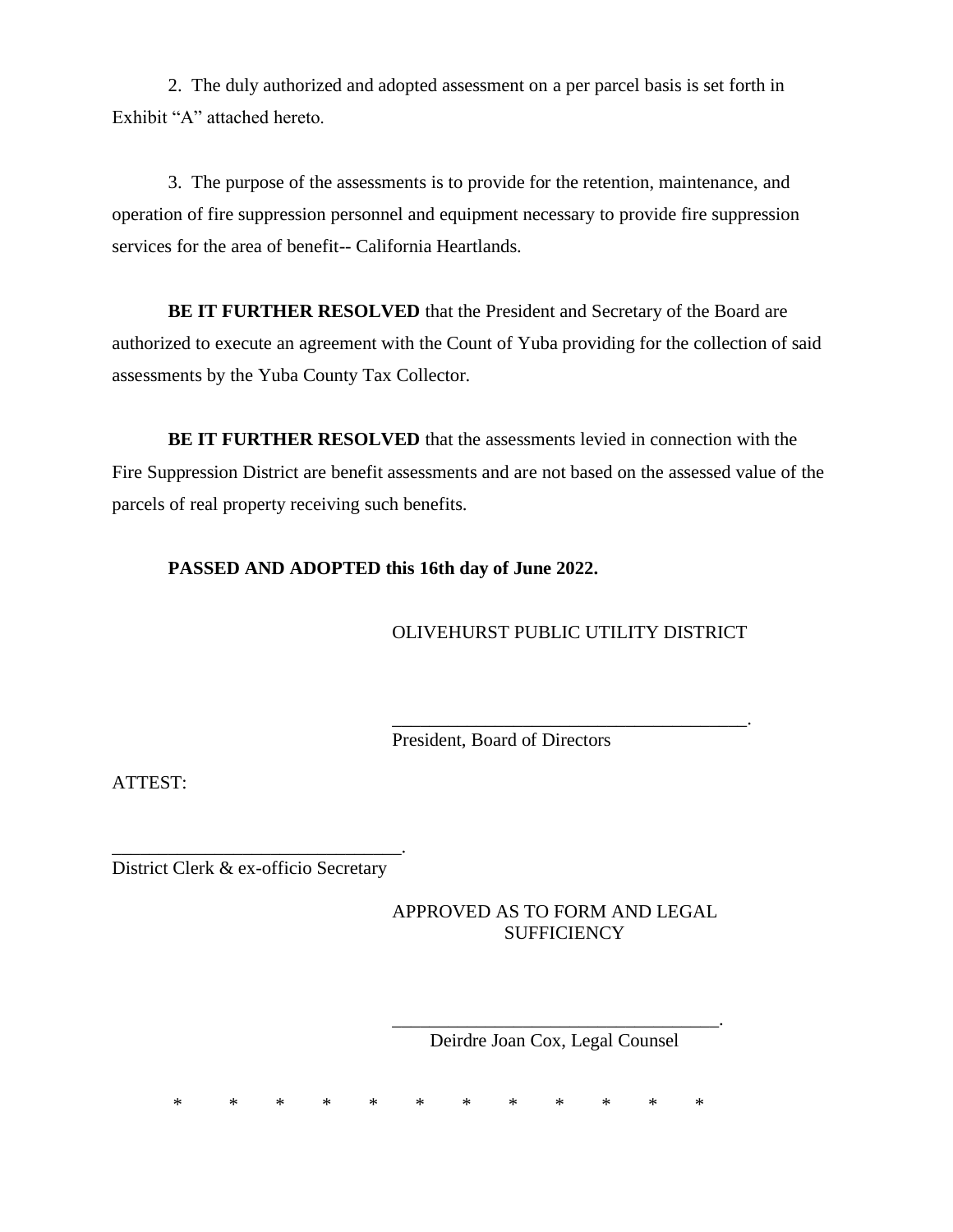I hereby certify that the foregoing is a full, true and correct copy of Resolution 2395 duly adopted and passed by the Board of Directors of the Olivehurst Public Utility District, Yuba County, California, at a meeting thereof held on the 16th day of June 16, 2022, by the following vote:

# AYES, AND IN FAVOR THEREOF:

NOES : ABSTAIN : ABSENT :

> \_\_\_\_\_\_\_\_\_\_\_\_\_\_\_\_\_\_\_\_\_\_\_\_\_\_\_\_\_\_ District Clerk & ex-officio Secretary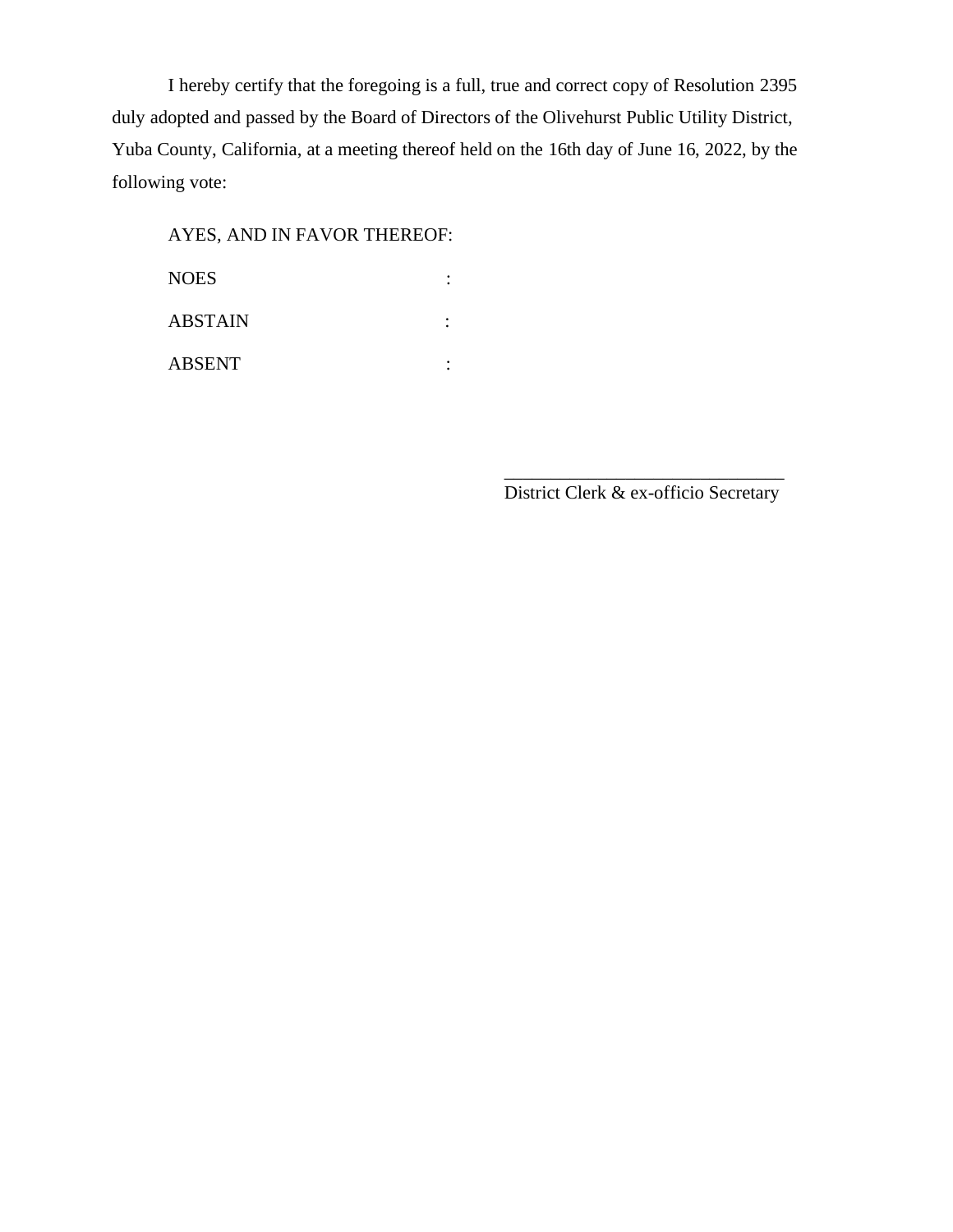# **EXHIBIT "A"**

# OLIVEHURST PUBLIC UTILITY DISTRICT

# CALIFORNIA HEARTLANDS FIRE SUPPRESSION ASSESSMENT DISTRICT

| <b>PARCEL NUMBER</b> | <b>AMOUNT OF CHARGE</b> |  |
|----------------------|-------------------------|--|
| 013-660-027-000      | \$88.52                 |  |
| 013-660-026-000      | \$<br>88.52             |  |
| 013-660-025-000      | \$<br>88.52             |  |
| 013-660-024-000      | \$<br>88.52             |  |
| 013-660-023-000      | \$<br>88.52             |  |
| 013-660-022-000      | \$<br>88.52             |  |
| 013-660-021-000      | \$88.52                 |  |
| 013-660-020-000      | \$88.52                 |  |
| 013-660-019-000      | \$<br>88.52             |  |
| 013-660-018-000      | \$<br>88.52             |  |
| 013-660-017-000      | \$<br>88.52             |  |
| 013-660-016-000      | \$<br>88.52             |  |
| 013-660-015-000      | \$<br>88.52             |  |
| 013-660-014-000      | \$<br>88.52             |  |
| 013-660-013-000      | \$<br>88.52             |  |
| 013-660-012-000      | \$<br>88.52             |  |
| 013-660-011-000      | \$<br>88.52             |  |
| 013-660-010-000      | \$<br>88.52             |  |
| 013-660-009-000      | \$<br>88.52             |  |
| 013-660-008-000      | \$88.52                 |  |
| 013-660-007-000      | \$<br>88.52             |  |
| 013-660-006-000      | \$<br>88.52             |  |
| 013-660-005-000      | \$<br>88.52             |  |
| 013-660-004-000      | \$<br>88.52             |  |
| 013-660-003-000      | \$<br>88.52             |  |
| 013-660-002-000      | \$<br>88.52             |  |
| 013-660-001-000      | \$<br>88.52             |  |
| 013-650-001-000      | \$<br>88.52             |  |
| 013-650-002-000      | \$<br>88.52             |  |
| 013-650-003-000      | \$<br>88.52             |  |
| 013-650-004-000      | \$<br>88.52             |  |
| 013-650-005-000      | \$88.52                 |  |
| 013-650-006-000      | \$<br>88.52             |  |
| 013-650-007-000      | \$88.52                 |  |
| 013-650-008-000      | \$<br>88.52             |  |
| 013-650-009-000      | \$88.52                 |  |
| 013-650-010-000      | 88.52<br>\$             |  |
| 013-650-011-000      | \$88.52                 |  |
| 013-650-012-000      | 88.52<br>\$             |  |
| 013-650-013-000      | \$<br>88.52             |  |
| 013-650-014-000      | \$<br>88.52             |  |
| 013-650-015-000      | \$<br>88.52             |  |